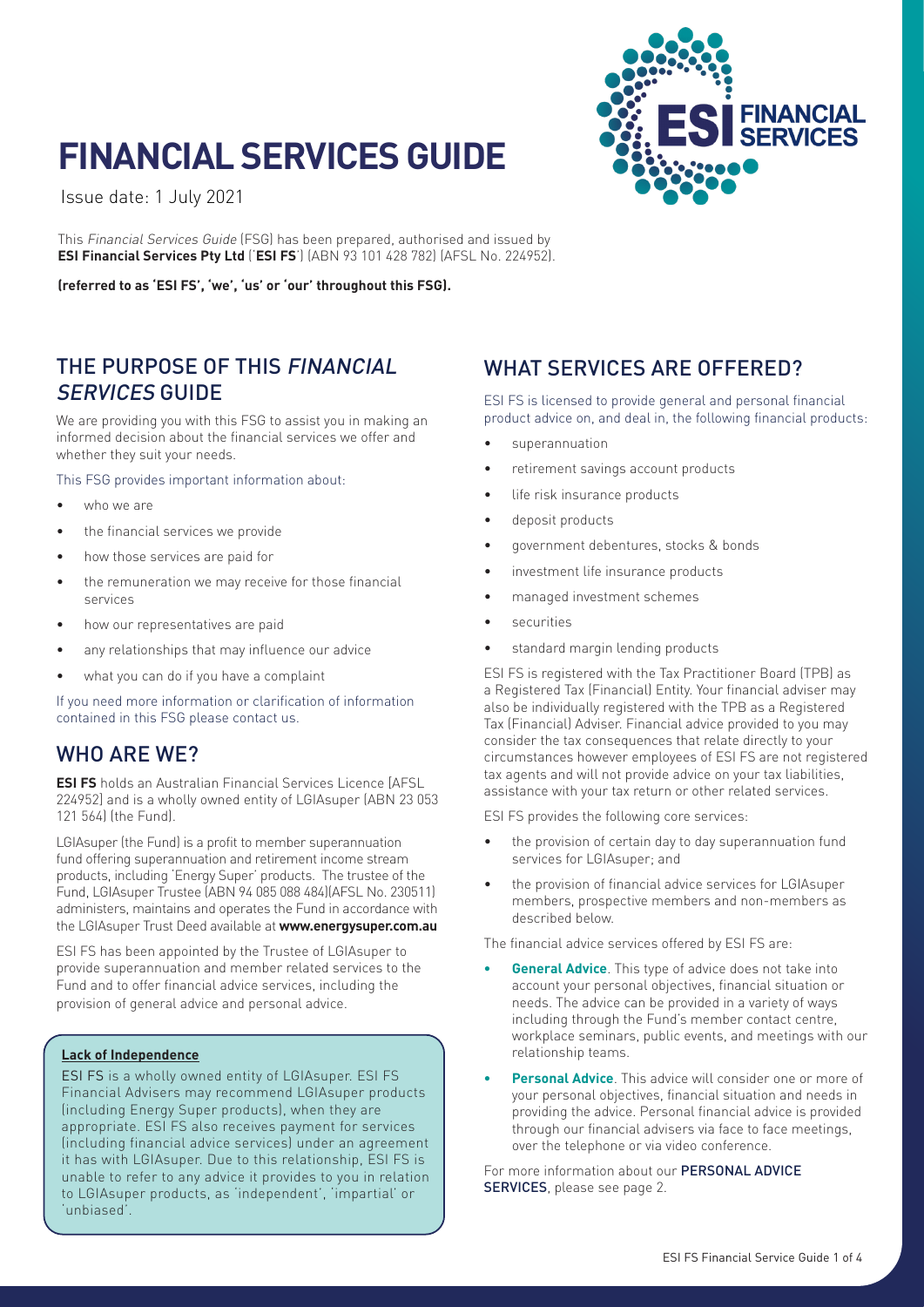### WHO IS RESPONSIBLE FOR ANY ADVICE PROVIDED TO YOU?

Certain ESI FS representatives, including the Energy Super Contact Centre, Key Member, Financial Advice and Employer and Education Services teams, may provide you with general advice, depending on their qualifications and experience and the level of authorisation granted by ESI FS.

Where you are provided with general advice, you will be provided with a warning that the advice may not be appropriate to your objectives, financial situation or needs. Additionally, where the advice relates to a financial product, you will be issued the applicable Product Disclosure Statement (PDS) (if one is available) which you should read before making any decision that a product is right for you.

ESI FS may also provide general advice to you through documents published by ESI FS, including web-based information and written communications.

Personal financial advice may only be provided to you by an ESI FS Financial Adviser. For further information, please see the PERSONAL ADVICE SERVICES section.

ESI FS is responsible for any general or personal advice provided to you by its representatives, including its financial advisers, under AFSL No. 224952.

### HOW ARE WE PAID FOR THE SERVICES WE PROVIDE?

The cost of providing any general advice by ESI FS is included within the administration fees charged to members of the Fund. These fees are used to help cover the Fund's operational costs.

Except as outlined in the next paragraph, the fees paid to ESI FS for providing the Fund with the services described in this FSG are paid for by the Fund. Your decision to use any of the services offered will not influence the fee paid by the Fund to ESI FS.

If you need personal financial advice, you will generally be required to pay a separate advice fee to ESI FS unless the advice relates to the provision of non-complex personal financial advice on Energy Super product options, in which case the fees may be met by the Fund under an arrangement between the Fund and ESI FS. Further information about these fees is set out in the PERSONAL ADVICE **SERVICES** section

### HOW ARE OUR REPRESENTATIVES REMUNERATED?

ESI FS representatives, including its financial advisers, are paid a salary and do not receive any fees, bonuses or commissions with respect to the advice provided. In addition, ESI FS does not accept commissions from any financial product issuers. Where product issuers are unable to remove these payments, ESI FS will either refund the commission payment to the product provider or donate them to charity.

ESI FS representatives may receive non-financial benefits. These are valued under \$300 and might be gift vouchers or invitations to social or sporting events. ESI FS retains a register of any benefits received with a value between \$100 and \$300. The register includes any other benefits relating to information technology software or support provided by a product issuer and/or education and training benefits.

# RELATIONSHIPS AND ASSOCIATIONS

Information about our relationships and associations with other entities is provided to you so that you can assess whether or not they may influence the advice we give you.

As stated on page 1 of this FSG, ESI FS is a wholly owned entity of LGIAsuper. ESI FS is paid fees by the Trustee for providing some of the services described in this FSG. For further information, please refer to the HOW ARE WE PAID FOR THE SERVICES WE PROVIDE section.

### HOW CAN YOU GIVE US INSTRUCTIONS?

Generally, instructions relating to products and services are required to be made in writing by completing the applicable form. Many forms can be returned by email. Each form will provide details on how it can be returned. In some cases you can also provide instructions over the phone or online.

### PERSONAL ADVICE SERVICES

Personal financial advice services are available to you (whether you are a member or non-member) and are provided by ESI FS. Our financial advisers are committed to providing quality financial advice. They will always act in your best interests and provide appropriate advice to you. Our financial advisers adhere to the Financial Planners and Advisers Code of Ethics.

We can provide advice in the following areas:

- Superannuation
- Retirement planning
- Wealth creation
- Cashflow and budgeting management
- Redundancy planning
- Accessing Centrelink and other government benefits
- Aged care issues
- Personal risk management, including life insurances

Page 1 details the products we can provide advice on. ESI FS maintains an Approved Product List (APL). Your financial adviser may be authorised to recommend some or all of the products contained within the APL and this will be determined by their authorisation. There may be instances where your financial adviser will need to consider a product outside of the APL and an approval process is in place to facilitate this.

You are able to check our financial advisers' qualifications and what they are individually allowed to provide advice on, at moneysmart.gov. au/financial-advice/financial-advisersregister.

Where you decide to obtain personal financial advice, your financial adviser will need to determine your needs, objectives and relevant financial circumstances. The provision of personal financial advice services will only be provided to you with your prior and informed consent. Your financial adviser will generally do this as part of an initial advice appointment and you will be asked to provide accurate information about your personal and financial situation.

As part of the personal financial advice process, you may receive a number of other documents, as outlined below on page 3.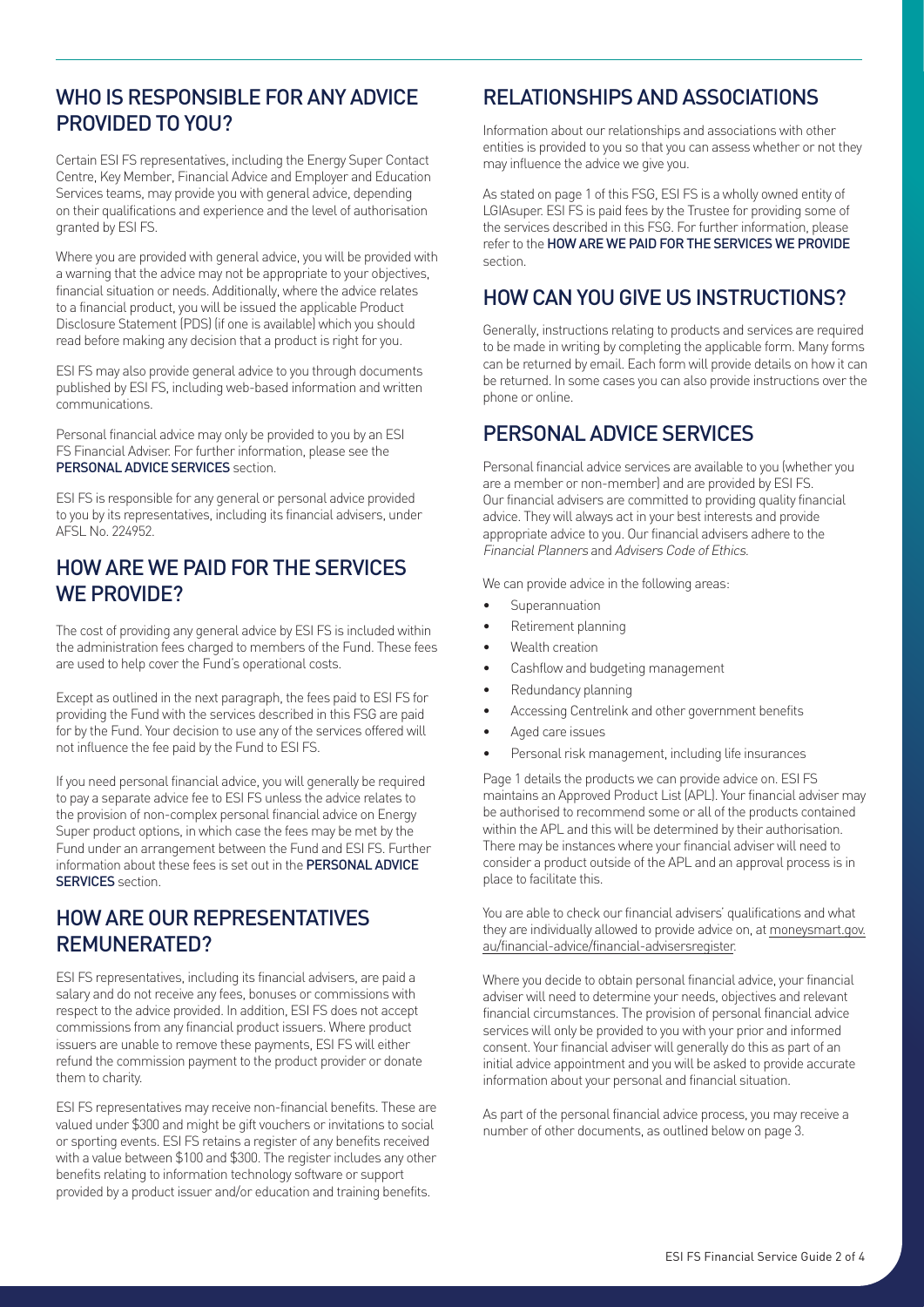### Types of financial advice

#### Non-complex personal financial advice in relation to Energy Super products (available to existing Fund members only)

Personal financial advice, or intra-fund advice, can be provided by ESI FS if you are a Fund member and you require non-complex advice related specifically to your Energy Super account in respect of your investment choice, insurance arrangements or contributions.

There is no cost to you when you receive this one-off advice as it is covered under an arrangement between the Fund and ESI FS (refer to HOW ARE WE PAID FOR THE SERVICES WE PROVIDE section).

To determine whether you are eligible to receive this advice you can contact us on **1300 436 374**.

#### Comprehensive personal financial advice (available to both Fund members and private clients)

If your personal financial advice needs extend beyond those described above, you can formally engage an ESI FS Financial Adviser for additional advice services and pay a separate advice fee to ESI FS.The fee charged will depend on the type and extent of personal advice that you require. In some cases, where the advice relates to your superannuation, you may be eligible to have all or part of the advice fees deducted from your superannuation account.

Your financial adviser will discuss any applicable fees with you prior to proceeding. In addition, you will receive a service agreement which outlines important information about the service you will receive, ESI FS obligations, your obligations, the cost of the service and how any fee will be charged. This agreement will also assist you to make an informed decision about proceeding with the services being outlined.

### Ongoing personal advice

If you require an ongoing review of your financial situation, you are able to establish an ongoing service arrangement with your ESI FS Financial Adviser. Your financial adviser will discuss your requirements and determine the appropriate level of service that suits your needs. The arrangement and the associated costs will be agreed to by you, prior to establishing any ongoing service arrangement.

#### Documents you may receive

#### Statement of Advice

Advice provided to you by your financial adviser that is personal in nature is presented to you in a Statement of Advice (SOA). This document includes the written recommendations made by the financial adviser and the basis for them. It also provides information about any costs, risks and benefits associated with the recommendations. The document contains all of the information required to assist you to make an informed decision as to whether to implement the advice provided.

#### Record of Advice

In providing further advice to you, a Record of Advice (ROA) may be issued. Most often, a ROA is provided to an existing client as part of their ongoing service arrangements and relates to the earlier Statement of Advice provided.

A ROA is only appropriate where there have been no significant changes to your personal circumstances or to the basis of the initial advice. Where this is not the case, for instance your personal situation has changed or the advice provided is covering a new topic, then your financial adviser will provide a SOA.

#### Product Disclosure Statement

Your financial adviser will provide you with a Product Disclosure Statement (PDS) if they recommend that you acquire or retain a financial product. It includes information about the product's key features, fees, benefits, risks and other important detail to help you to make an informed decision.

#### Ongoing Advice

If you require an ongoing review of your financial situation, your ESI FS Financial Adviser will provide you with an Ongoing Advice Service Agreement (OAS), setting out the terms of this service, the applicable fees and your obligations.

#### Fee Disclosure Statement

A Fee Disclosure Statement (FDS) will be provided to you each year where you have entered into an OAS. The FDS will contain information about the service, including what services you were entitled to in the previous 12 months, what services were provided to you, and the associated fees charged over the period. You will also be provided with information about the following years' service and applicable fees.

You will be required to provide written consent each year that confirms your intention to continue with any ongoing advice services.

**You may request in writing a copy of any advice document up to seven (7) years after the advice has been given.**

#### Fees you may incur for personal advice services

The Fund has an arrangement for ESI FS to provide certain personal advice services to its members in relation to Energy Super accounts and provide payment for the provision of these services. This includes intra-fund advice or advice in relation to your Energy Super account and is limited to investment choice, insurance arrangements or contributions.

For more complex advice, including advice about nonsuperannuation strategies, advice to another party (such as a partner or entity), or about other products or topics, a fee will be payable by you to ESI FS. You will be advised of the fee before it is incurred and be asked to agree to the fee. The fee may be:

- An initial financial advice fee. This is a set dollar amount agreed to between you and us. It is a one-off charge to you.
- An ongoing financial advice fee for the provision of ongoing services. This is a set dollar annual amount, however, it may be charged monthly and as agreed to between you and us.

#### How to give instructions to your financial adviser

Your financial adviser may accept your instructions by telephone, letter or email. In some instances your adviser may only accept written instructions from you and they will let you know when this occurs.